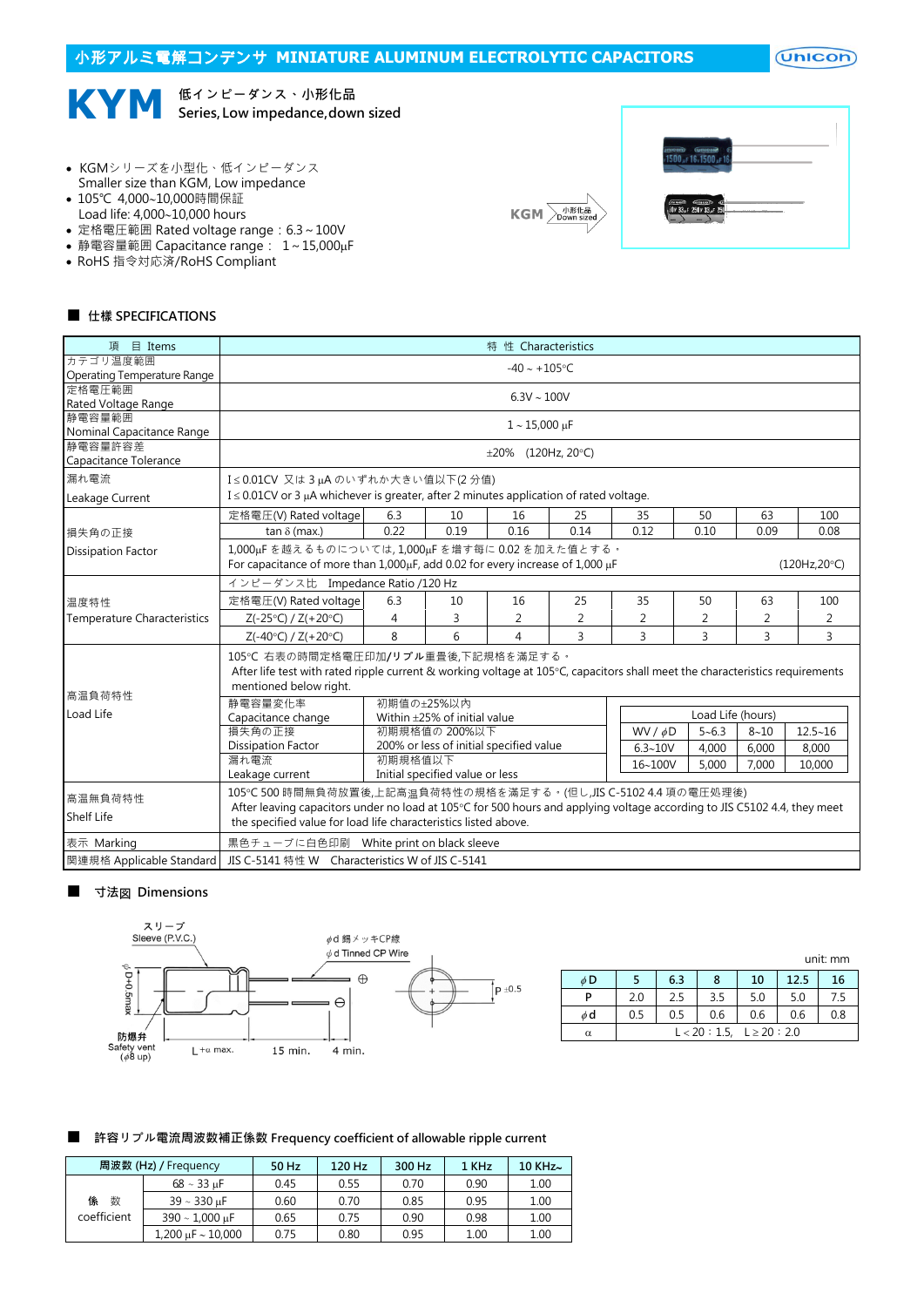(Unicon)

## ■ 品名コード体系 Part Numbering (例 example: 25V 2200 µF)



### ■ 寸法図 Standard Products Table

|              |                  |                            |                                      |                        |                                              |                     |                                      |                        | Unit: mm                                     |
|--------------|------------------|----------------------------|--------------------------------------|------------------------|----------------------------------------------|---------------------|--------------------------------------|------------------------|----------------------------------------------|
| WV. (Code)   | 6.3(0)<br>10(1A) |                            |                                      |                        |                                              |                     |                                      |                        |                                              |
| Item         |                  | サイズ<br>Size $(D \times L)$ | インピーダンス<br>Impedance ( $\Omega$ max) |                        | 許容リプル電流<br><b>Ripple Current</b><br>(mA rms) | サイズ<br>Size (D x L) | インピーダンス<br>Impedance ( $\Omega$ max) |                        | 許容リプル電流<br><b>Ripple Current</b><br>(mA rms) |
| $Cap(\mu F)$ |                  |                            | 20°C/100KHz                          | $-10^{\circ}$ C/100KHz | 105°C / 100KHz                               |                     | 20°C/100KHz                          | $-10^{\circ}$ C/100KHz | 105°C / 100KHz                               |
| 100          | 101              | $5 \times 11$              | 0.90                                 | 3.6                    | 150                                          | $5 \times 11$       | 0.90                                 | 3.6                    | 150                                          |
| 120          | 121              |                            |                                      |                        |                                              | $5 \times 11$       | 0.40                                 | 1.6                    | 250                                          |
| 180          | 151              | $5 \times 11$              | 0.40                                 | 1.6                    | 250                                          |                     |                                      |                        |                                              |
| 220          | 221              | $5 \times 11$              | 0.40                                 | 1.6                    | 250                                          |                     |                                      |                        |                                              |
| 330          | 331              | $6.3 \times 11$            | 0.22                                 | 0.87                   | 400                                          | $6.3 \times 11$     | 0.22                                 | 0.87                   | 400                                          |
| 470          | 471              | $6.3 \times 11$            | 0.22                                 | 0.87                   | 400                                          |                     |                                      |                        |                                              |
| 560          | 561              |                            |                                      |                        |                                              | $8 \times 11.5$     | 0.13                                 | 0.52                   | 640                                          |
|              | 821              | $8 \times 11.5$            | 0.13                                 | 0.52                   | 640                                          | $8 \times 16$       | 0.087                                | 0.35                   | 840                                          |
| 820          |                  |                            |                                      |                        |                                              | $10 \times 12.5$    | 0.080                                | 0.32                   | 865                                          |
| 1000         | 102              |                            |                                      |                        |                                              | $10 \times 12.5$    | 0.080                                | 0.32                   | 865                                          |
| 1200         | 122              | $10 \times 12.5$           | 0.080                                | 0.32                   | 865                                          | $8 \times 20$       | 0.069                                | 0.27                   | 1,050                                        |
|              |                  | $8 \times 16$              | 0.087                                | 0.35                   | 840                                          | $10 \times 16$      | 0.060                                | 0.24                   | 1,300                                        |
| 1500         | 152              | $8 \times 20$              | 0.069                                | 0.27                   | 1,050                                        |                     |                                      |                        |                                              |
| 1800         | 182              | $10 \times 16$             | 0.060                                | 0.24                   | 1,300                                        | $10 \times 20$      | 0.046                                | 0.18                   | 1,400                                        |
| 2200         | 222              |                            |                                      |                        |                                              | $10 \times 25$      | 0.042                                | 0.17                   | 1.650                                        |
| 2700         | 272              | $10 \times 20$             | 0.046                                | 0.18                   | 1,400                                        |                     |                                      |                        |                                              |
| 3300         | 332              | $10 \times 25$             | 0.042                                | 0.17                   | 1,650                                        | $12.5 \times 20$    | 0.035                                | 0.12                   | 1.900                                        |
| 3900         | 392              | $12.5 \times 20$           | 0.035                                | 0.12                   | 1,900                                        | $12.5 \times 25$    | 0.027                                | 0.089                  | 2,230                                        |
| 4700         | 472              | $12.5 \times 25$           | 0.027                                | 0.089                  | 2,230                                        |                     |                                      |                        |                                              |
| 5600         | 562              | $12.5 \times 25$           | 0.027                                | 0.089                  | 2,230                                        |                     |                                      |                        |                                              |
| 6800         | 682              |                            |                                      |                        |                                              | 16 x 25             | 0.021                                | 0.060                  | 2,930                                        |
| 10000        | 103              | 16 x 25                    | 0.021                                | 0.060                  | 2.930                                        | $16 \times 31.5$    | 0.017                                | 0.050                  | 3,450                                        |
| 12000        | 123              | 16 x 31.5                  | 0.017                                | 0.050                  | 3,450                                        | 16 x 35.5           | 0.015                                | 0.044                  | 3,610                                        |
| 15000        | 153              | 16 x 35.5                  | 0.015                                | 0.044                  | 3610                                         |                     |                                      |                        |                                              |

| WV. (Code)   |     | 16(1C)<br>25(1E)           |                                      |                        |                                              |                            |                                      |                                              |                |
|--------------|-----|----------------------------|--------------------------------------|------------------------|----------------------------------------------|----------------------------|--------------------------------------|----------------------------------------------|----------------|
| Item         |     | サイズ<br>Size $(D \times L)$ | インピーダンス<br>Impedance ( $\Omega$ max) |                        | 許容リプル電流<br><b>Ripple Current</b><br>(mA rms) | サイズ<br>Size $(D \times L)$ | インピーダンス<br>Impedance ( $\Omega$ max) | 許容リプル電流<br><b>Ripple Current</b><br>(mA rms) |                |
| $Cap(\mu F)$ |     |                            | 20°C/100KHz                          | $-10^{\circ}$ C/100KHz | 105°C / 100KHz                               |                            | 20°C/100KHz                          | $-10^{\circ}$ C/100KHz                       | 105°C / 100KHz |
| 47           | 470 | $5 \times 11$              | 0.40                                 | 1.6                    | 250                                          | $5 \times 11$              | 0.40                                 | 1.6                                          | 250            |
| 68           | 680 |                            |                                      |                        |                                              | $5 \times 11$              | 0.40                                 | 1.6                                          | 250            |
| 100          | 101 | $5 \times 11$              | 0.40                                 | 1.6                    | 250                                          |                            |                                      |                                              |                |
| 150          | 151 |                            |                                      |                        |                                              | $6.3 \times 11$            | 0.22                                 | 0.87                                         | 400            |
| 220          | 221 | $6.3 \times 11$            | 0.22                                 | 0.87                   | 400                                          |                            |                                      |                                              |                |
| 330          | 331 |                            |                                      |                        |                                              | $8 \times 11.5$            | 0.13                                 | 0.52                                         | 640            |
| 390          | 391 |                            |                                      |                        |                                              | $8 \times 16$              | 0.087                                | 0.35                                         | 840            |
| 470          | 471 | $8 \times 11.5$            | 0.13                                 | 0.52                   | 640                                          | 10 x 12.5                  | 0.080                                | 0.32                                         | 865            |
| 560          | 561 |                            |                                      |                        |                                              | $8 \times 20$              | 0.069                                | 0.27                                         | 1,050          |
|              | 681 | $8 \times 16$              | 0.087                                | 0.35                   | 840                                          | $10 \times 16$             | 0.060                                | 0.24                                         | 1,300          |
| 680          | 681 | $10 \times 12.5$           | 0.080                                | 0.32                   | 865                                          |                            |                                      |                                              |                |
| 820          | 821 | 8 x 20                     | 0.069                                | 0.27                   | 1,050                                        |                            |                                      |                                              |                |
| 1000         | 102 | $10 \times 16$             | 0.060                                | 0.24                   | 1,300                                        | $10 \times 20$             | 0.046                                | 0.18                                         | 1.400          |
| 1200         | 122 |                            |                                      |                        |                                              | $10 \times 25$             | 0.042                                | 0.17                                         | 1,650          |
| 1500         | 152 | $10 \times 20$             | 0.046                                | 0.18                   | 1,400                                        | $12.5 \times 20$           | 0.035                                | 0.12                                         | 1,900          |
| 1800         | 182 | $10 \times 25$             | 0.042                                | 0.17                   | 1,650                                        |                            |                                      |                                              |                |
| 2200         | 222 | $12.5 \times 20$           | 0.035                                | 0.12                   | 1,900                                        | $12.5 \times 25$           | 0.027                                | 0.089                                        | 2,230          |
| 3300         | 332 | $12.5 \times 25$           | 0.027                                | 0.089                  | 2,230                                        | 16 x 25                    | 0.021                                | 0.060                                        | 2,930          |
| 4700         | 472 | 16 x 25                    | 0.021                                | 0.060                  | 2,930                                        | 16 x 31.5                  | 0.017                                | 0.050                                        | 3,450          |
| 5600         | 562 | 16 x 25                    | 0.021                                | 0.060                  | 2,930                                        | 16 x 35.5                  | 0.015                                | 0.044                                        | 3610           |
| 6800         | 682 | 16 x 31.5                  | 0.017                                | 0.050                  | 3,450                                        |                            |                                      |                                              |                |
| 8200         | 822 | 16 x 31.5                  | 0.017                                | 0.050                  | 3,450                                        |                            |                                      |                                              |                |
| 10000        | 103 | 16 x 35.5                  | 0.015                                | 0.044                  | 3610                                         |                            |                                      |                                              |                |